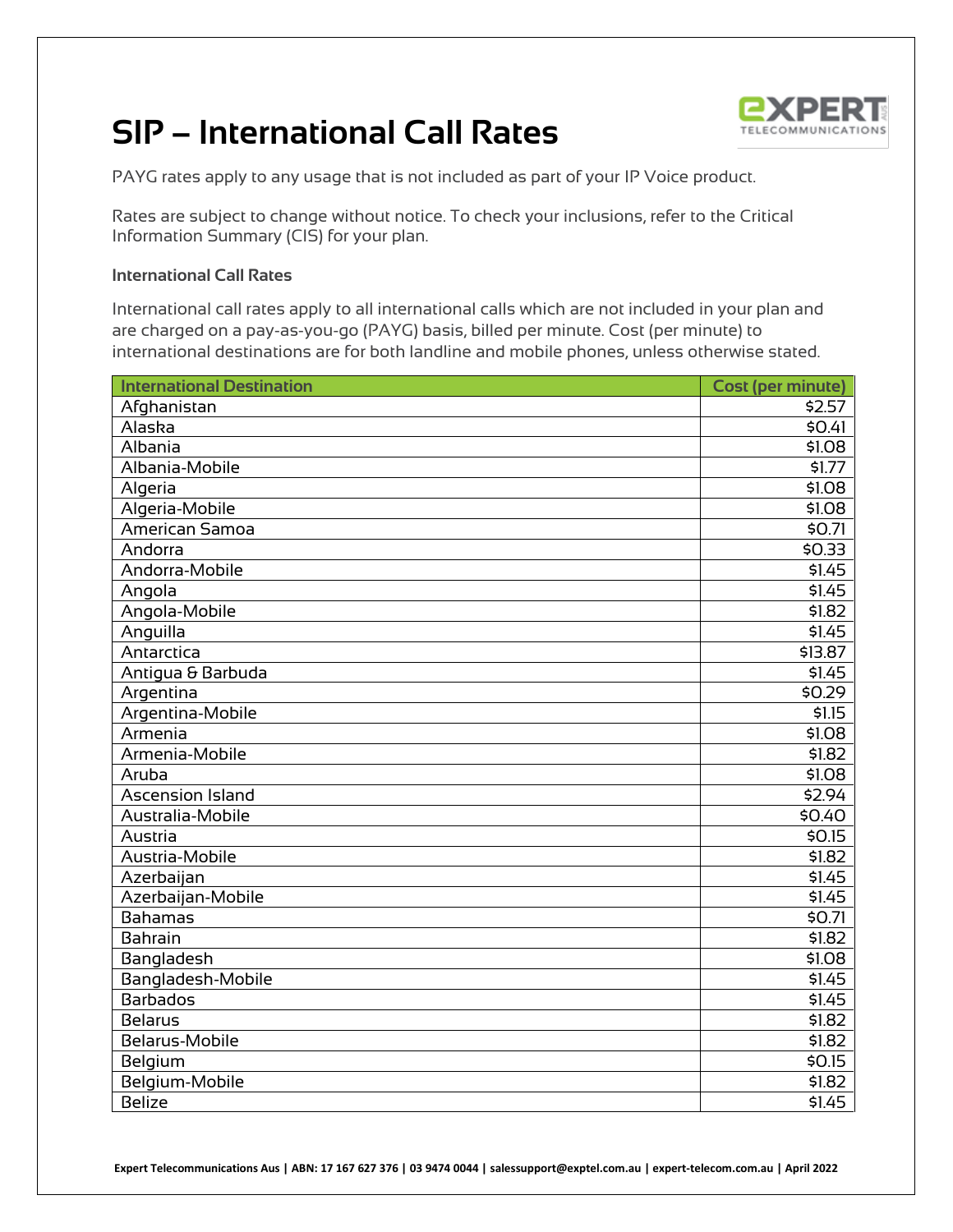| <b>International Destination</b> | <b>Cost (per minute)</b> |
|----------------------------------|--------------------------|
| <b>Benin</b>                     | \$1.08                   |
| Bermuda                          | \$0.71                   |
| Bhutan                           | \$1.45                   |
| <b>Bolivia</b>                   | \$1.08                   |
| <b>Bolivia-Mobile</b>            | \$1.08                   |
| <b>Bosnia</b>                    | \$1.45                   |
| Bosnia-Mobile                    | \$1.82                   |
| Botswana                         | \$1.08                   |
| Botswana-Mobile                  | \$1.08                   |
| <b>Brazil</b>                    | \$0.52                   |
| <b>Brazil-Mobile</b>             | \$1.08                   |
| <b>British Virgin Islds</b>      | \$1.39                   |
| <b>Brunei</b>                    | \$0.52                   |
| <b>Brunei-Mobile</b>             | \$0.52                   |
| <b>Bulgaria</b>                  | \$0.52                   |
| <b>Bulgaria-Mobile</b>           | \$2.45                   |
| <b>Burkina Faso</b>              | \$1.45                   |
| <b>Burundi</b>                   | \$1.08                   |
| Cambodia                         | \$1.82                   |
| Cambodia-Mobile                  | \$1.82                   |
| Cameroon                         | \$1.82                   |
| Canada                           | \$0.11                   |
| Canary Islands                   | \$0.29                   |
| Cape Verde Islands               | \$2.19                   |
| Cayman Islands                   | \$1.08                   |
| Cent. African Rep.               | \$1.45                   |
| Chad                             | \$2.19                   |
| Chile                            | \$0.29                   |
| Chile-Mobile                     | \$1.45                   |
| China                            | \$0.07                   |
| China-Mobile                     | \$0.07                   |
| Colombia                         | \$0.71                   |
| Comoros                          | \$2.57                   |
| Congo                            | \$1.08                   |
| Cook Islands                     | \$3.68                   |
| Costa Rica                       | \$0.52                   |
| Costa Rica-Mobile                | \$0.52                   |
| Croatia                          | \$0.52                   |
| Croatia-Mobile                   | \$1.38                   |
| Cuba                             | \$5.54                   |
| Cyprus                           | \$0.71                   |
| Cyprus-Mobile                    | \$1.08                   |
| <b>Czech Republic</b>            | \$0.26                   |
| <b>Czech Republic-Mob</b>        | \$1.45                   |
| <b>Denmark</b>                   | \$0.15                   |
| Denmark-Mobile                   | \$1.45                   |
| Diego Garcia                     | \$6.95                   |
| Djibouti                         | \$2.94                   |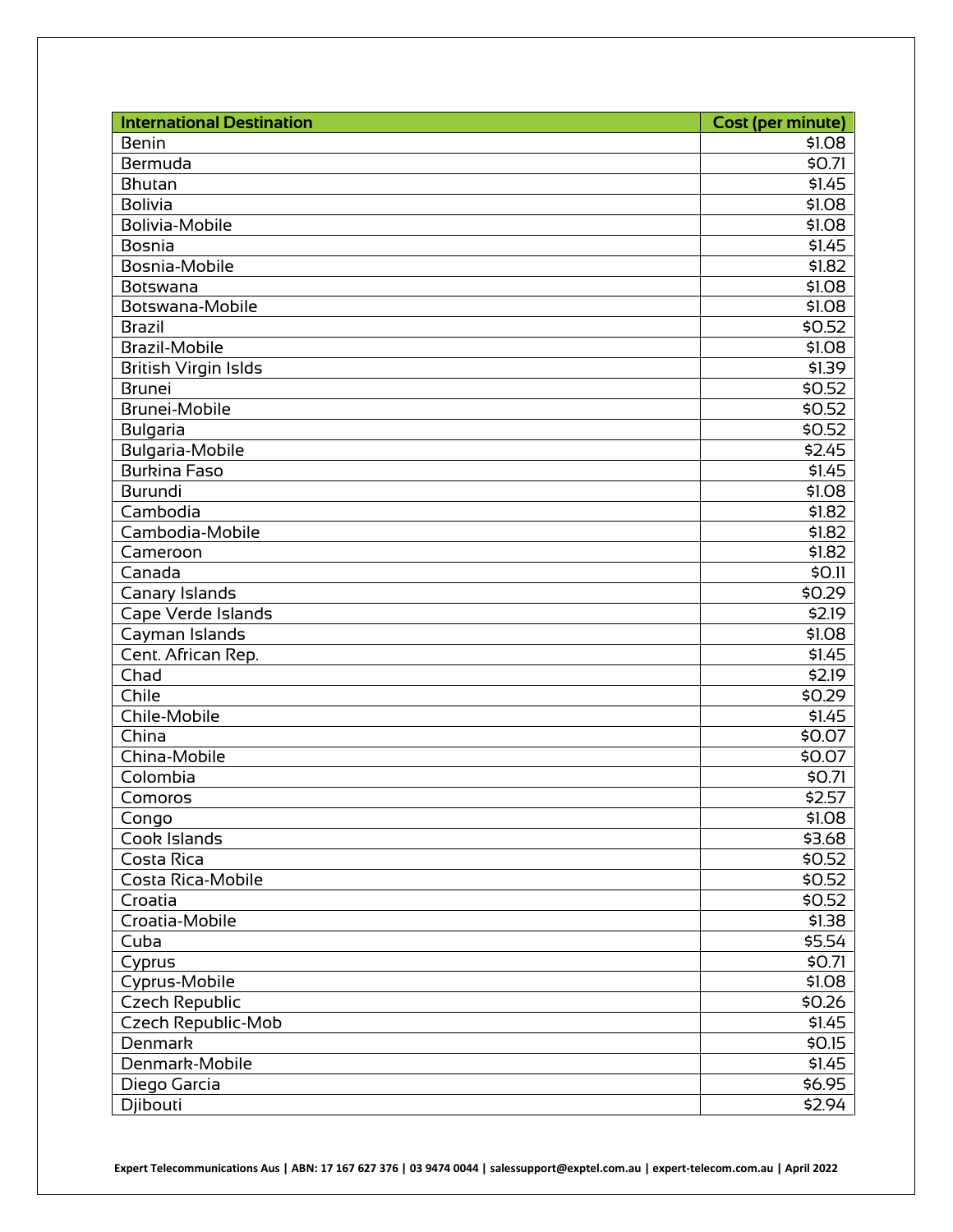| <b>International Destination</b> | <b>Cost (per minute)</b> |
|----------------------------------|--------------------------|
| Djibouti-Mobile                  | \$2.57                   |
| Dominica                         | \$1.45                   |
| Dominican Republic               | \$1.08                   |
| <b>East Timor</b>                | \$3.46                   |
| <b>East Timor-Mobile</b>         | \$8.96                   |
| Ecuador                          | \$1.45                   |
| Ecuador-Mobile                   | \$1.52                   |
| Egypt                            | \$0.45                   |
| Egypt-Mobile                     | \$1.08                   |
| El Salvador                      | \$1.08                   |
| El Salvador-Mobile               | \$1.08                   |
| <b>EMSAT</b>                     | \$16.70                  |
| <b>Equatorial Guinea</b>         | \$2.19                   |
| Eritrea                          | \$2.57                   |
| Estonia                          | \$0.29                   |
| Estonia-Mobile                   | \$1.82                   |
| Ethiopia                         | \$2.94                   |
| Ethiopia-Mobile                  | \$3.68                   |
| <b>Falkland Islands</b>          | \$4.80                   |
| Faroe Islands                    | \$1.45                   |
| Fiji                             | \$2.19                   |
| Fiji-Mobile                      | \$2.19                   |
| Finland                          | \$0.46                   |
| Finland-Mobile                   | \$1.45                   |
| France                           | \$0.15                   |
| France-Mobile                    | \$1.45                   |
| French Guiana                    | \$2.19                   |
| French Polynesia                 | \$1.82                   |
| Gabon                            | \$1.08                   |
| Gambia                           | \$1.82                   |
| Georgia                          | \$0.89                   |
| Georgia-Mobile                   | \$1.08                   |
| Germany                          | \$0.13                   |
| Germany-Mobile                   | \$1.82                   |
| Ghana                            | \$1.08                   |
| Ghana-Mobile                     | \$1.08                   |
| Gibraltar                        | \$0.33                   |
| Gibraltar-Mobile                 | \$2.83                   |
| Greece                           | \$0.11                   |
| Greece-Mobile                    | \$1.38                   |
| Greenland                        | \$3.68                   |
| Grenada                          | \$1.45                   |
| Guadeloupe                       | \$2.16                   |
| Guadeloupe-Mobile                | \$1.82                   |
| Guam                             | \$0.33                   |
| Guantanamo Bay                   | \$2.94                   |
| Guatemala                        | \$1.08                   |
| Guatemala-Mobile                 | \$1.08                   |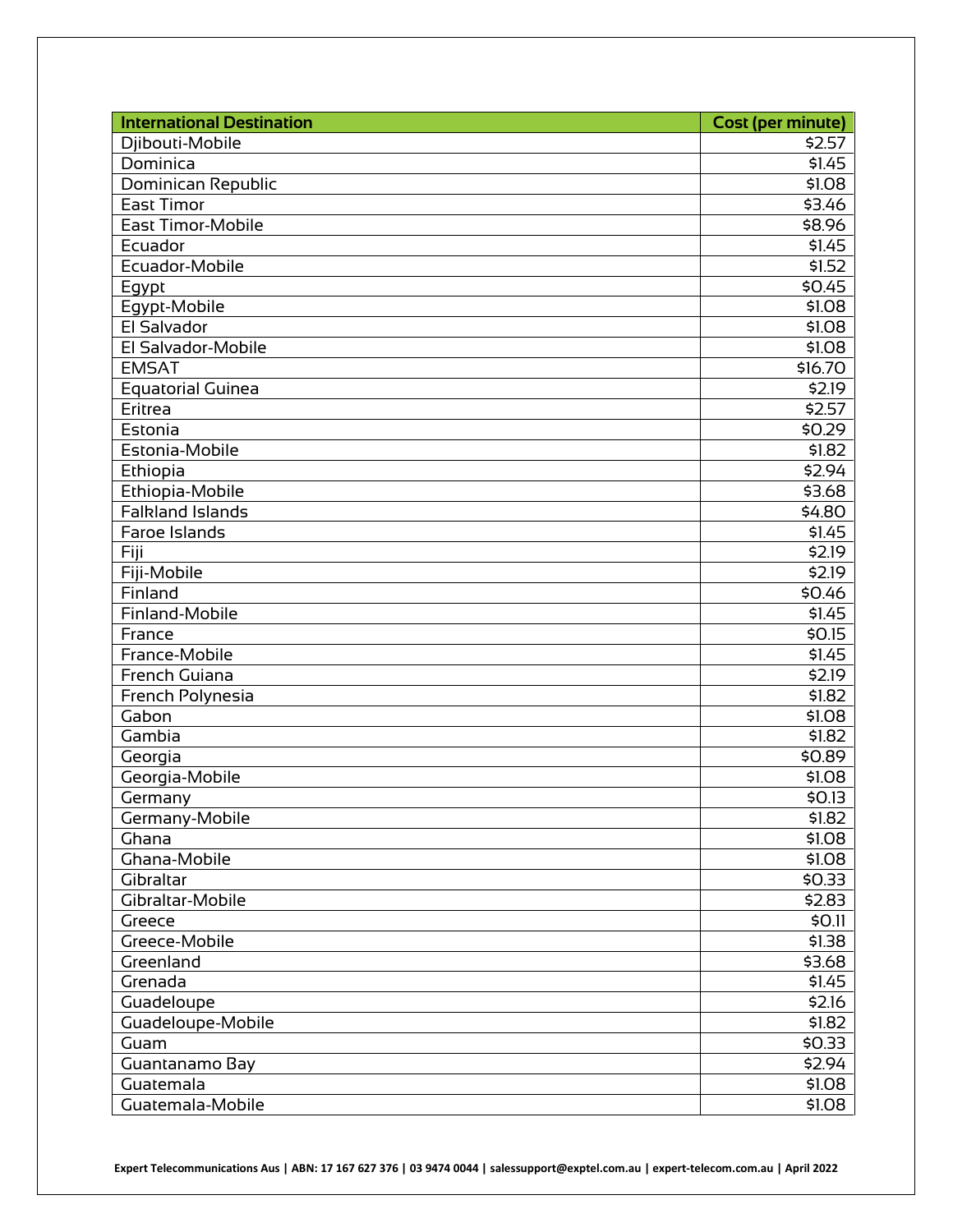| <b>International Destination</b> | <b>Cost (per minute)</b> |
|----------------------------------|--------------------------|
| Guinea                           | \$1.08                   |
| Guinea Bissau                    | \$5.54                   |
| Guinea Bissau-Mobile             | \$7.03                   |
| Guyana                           | \$2.19                   |
| Guyana-Mobile                    | \$2.19                   |
| Haiti                            | \$1.56                   |
| Haiti-Mobile                     | \$1.82                   |
| Hawaii / Midway                  | \$0.22                   |
| Honduras                         | \$2.57                   |
| Honduras-Mobile                  | \$2.57                   |
| Hong Kong                        | \$0.13                   |
| Hong Kong-Mobile                 | \$0.29                   |
| Hungary                          | \$0.33                   |
| Hungary-Mobile                   | \$1.82                   |
| Iceland                          | \$0.33                   |
| Iceland-Mobile                   | \$1.82                   |
| India                            | \$0.37                   |
| India-Mobile                     | \$0.37                   |
| Indonesia                        | \$0.71                   |
| Indonesia-Mobile                 | \$1.08                   |
| Inmarsat - Global                | \$26.00                  |
| Inmarsat - ISDN                  | \$26.00                  |
| Inmarsat - Voice                 | \$26.00                  |
| <b>Inmarsat SNAC</b>             | \$26.00                  |
| Inmarsat(Atlantic-E)             | \$26.00                  |
| Inmarsat(Atlantic-W)             | \$26.00                  |
| Inmarsat(Indian))                | \$26.00                  |
| Inmarsat(Pacific)                | \$26.00                  |
| Iran                             | \$1.08                   |
| Iran-Mobile                      | \$1.08                   |
| Iraq                             | \$3.68                   |
| Ireland                          | \$0.13                   |
| Ireland-Mobile                   | \$1.82                   |
| Iridium 8816                     | \$37.12                  |
| Iridium 8817                     | \$37.12                  |
| Israel                           | \$0.16                   |
| Israel-Mobile                    | \$0.71                   |
| Italy                            | \$0.15                   |
| Italy-Mobile                     | \$1.82                   |
| <b>Ivory Coast</b>               | \$1.45                   |
| Ivory Coast-Mobile               | \$1.82                   |
| Jamaica                          | \$0.71                   |
| Jamaica-Mobile                   | \$1.45                   |
| Japan                            | \$0.15                   |
| Japan-Mobile                     | \$1.08                   |
| Jordan                           | \$0.53                   |
| Jordan-Mobile                    | \$1.82                   |
| Kazakhstan-Mobile                | \$1.45                   |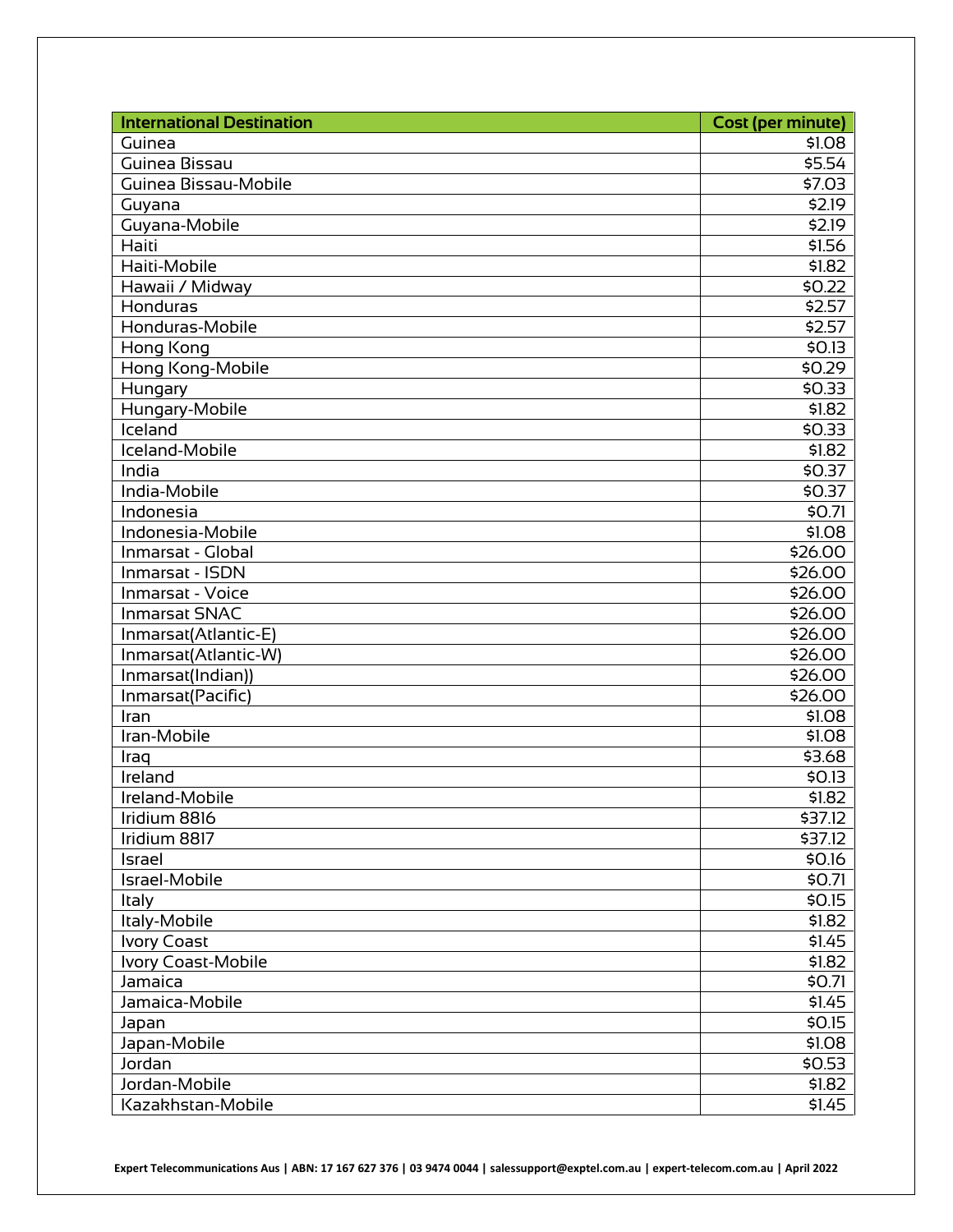| <b>International Destination</b> | <b>Cost (per minute)</b> |
|----------------------------------|--------------------------|
| Kenya                            | \$1.45                   |
| Kenya-Mobile                     | \$2.57                   |
| Kiribati                         | \$4.65                   |
| Korea North                      | \$4.80                   |
| Korea South                      | \$0.15                   |
| Korea South-Mobile               | \$0.52                   |
| Kuwait                           | \$0.71                   |
| Kuwait-Mobile                    | \$0.71                   |
| Kyrgyzstan                       | \$1.08                   |
| Kyrgyzstan-Mobile                | \$1.08                   |
| Laos                             | \$1.08                   |
| Latvia                           | \$1.08                   |
| Latvia-Mobile                    | \$1.82                   |
| Lebanon                          | \$0.49                   |
| Lebanon-Mobile                   | \$1.82                   |
| Lesotho                          | \$1.65                   |
| Lesotho-Mobile                   | \$2.08                   |
| Liberia                          | \$1.45                   |
| Libya                            | \$1.08                   |
| Liechtenstein                    | \$2.83                   |
| Liechtenstein-Mobile             | \$3.01                   |
| Lithuania                        | \$1.23                   |
| Lithuania-Mobile                 | \$1.08                   |
| Local                            | \$0.07                   |
| Luxembourg                       | \$0.29                   |
| Luxembourg-Mobile                | \$1.45                   |
| Macau                            | \$0.52                   |
| Macedonia                        | \$1.45                   |
| Macedonia-Mobile                 | \$2.19                   |
| Madagascar                       | \$1.82                   |
| Madagascar-Mobile                | \$1.82                   |
| Malawi                           | \$0.86                   |
| Malawi-Mobile                    | \$1.15                   |
| Malaysia                         | \$0.15                   |
| Malaysia-Mobile                  | \$0.33                   |
| Maldives                         | \$2.19                   |
| Mali                             | \$1.82                   |
| Mali-Mobile                      | \$1.82                   |
| Malta                            | \$1.08                   |
| Malta-Mobile                     | \$2.06                   |
| Marshall Islands                 | \$2.57                   |
| Martinique                       | \$2.08                   |
| Martinique-Mobile                | \$2.38                   |
| Mauritania                       | \$2.19                   |
| Mauritius                        | \$1.82                   |
| Mayotte                          | \$1.08                   |
| Mayotte-Mobile                   | \$3.05                   |
| Mexico                           | \$1.08                   |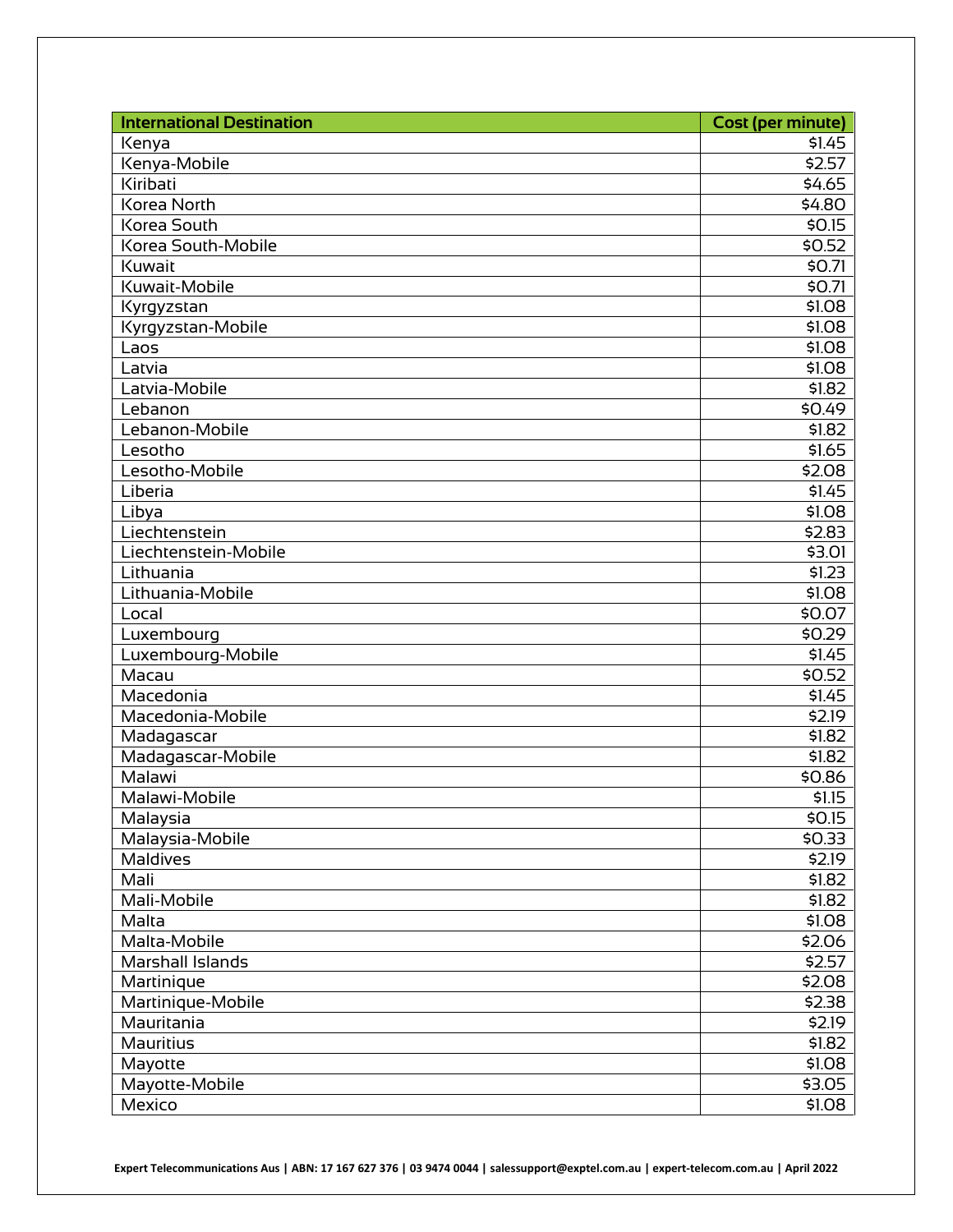| <b>International Destination</b> | <b>Cost (per minute)</b> |
|----------------------------------|--------------------------|
| Mexico-Mobile                    | \$1.79                   |
| Micronesia                       | 52.19                    |
| Moldova                          | \$0.89                   |
| Moldova-Mobile                   | \$1.08                   |
| Monaco                           | \$0.52                   |
| Monaco-Mobile                    | \$1.93                   |
| Mongolia                         | \$0.71                   |
| Montserrat                       | \$1.82                   |
| Morocco                          | \$1.82                   |
| Morocco-Mobile                   | \$2.19                   |
| Mozambique                       | \$1.08                   |
| Mozambique-Mobile                | \$1.41                   |
| Myanmar                          | \$2.94                   |
| Namibia                          | \$1.08                   |
| Namibia-Mobile                   | \$1.90                   |
| <b>National</b>                  | \$0.07                   |
| Nauru                            | \$8.29                   |
| Nepal                            | \$2.19                   |
| Netherlands                      | \$0.30                   |
| <b>Netherlands Antilles</b>      | \$1.45                   |
| Netherlands Ant-Mob              | \$1.45                   |
| Netherlands-Mobile               | \$2.19                   |
| New Caledonia                    | \$2.57                   |
| New Caledonia-Mobile             | \$2.57                   |
| New Zealand                      | \$0.13                   |
| New Zealand-Mobile               | \$2.19                   |
| Nicaragua                        | \$1.45                   |
| Nicaragua-Mobile                 | \$1.45                   |
| Niger                            | \$1.45                   |
| Nigeria                          | \$0.71                   |
| Nigeria-Mobile                   | \$1.82                   |
| Niue                             | \$5.88                   |
| Norfolk Island                   | \$6.66                   |
| Northern Marianas                | \$0.52                   |
| Norway                           | \$0.15                   |
| Norway-Mobile                    | \$1.45                   |
| Oman                             | \$1.45                   |
| Pakistan                         | \$1.82                   |
| Pakistan-Mobile                  | \$2.19                   |
| Palau                            | \$6.02                   |
| Palestine                        | \$0.98                   |
| Palestine-Mobile                 | \$2.12                   |
| Panama                           | \$0.71                   |
| Panama-Mobile                    | \$1.45                   |
| Papua New Guinea                 | \$5.10                   |
| Paraguay                         | \$1.08                   |
| Paraguay-Mobile                  | \$1.45                   |
| Peru                             | \$0.52                   |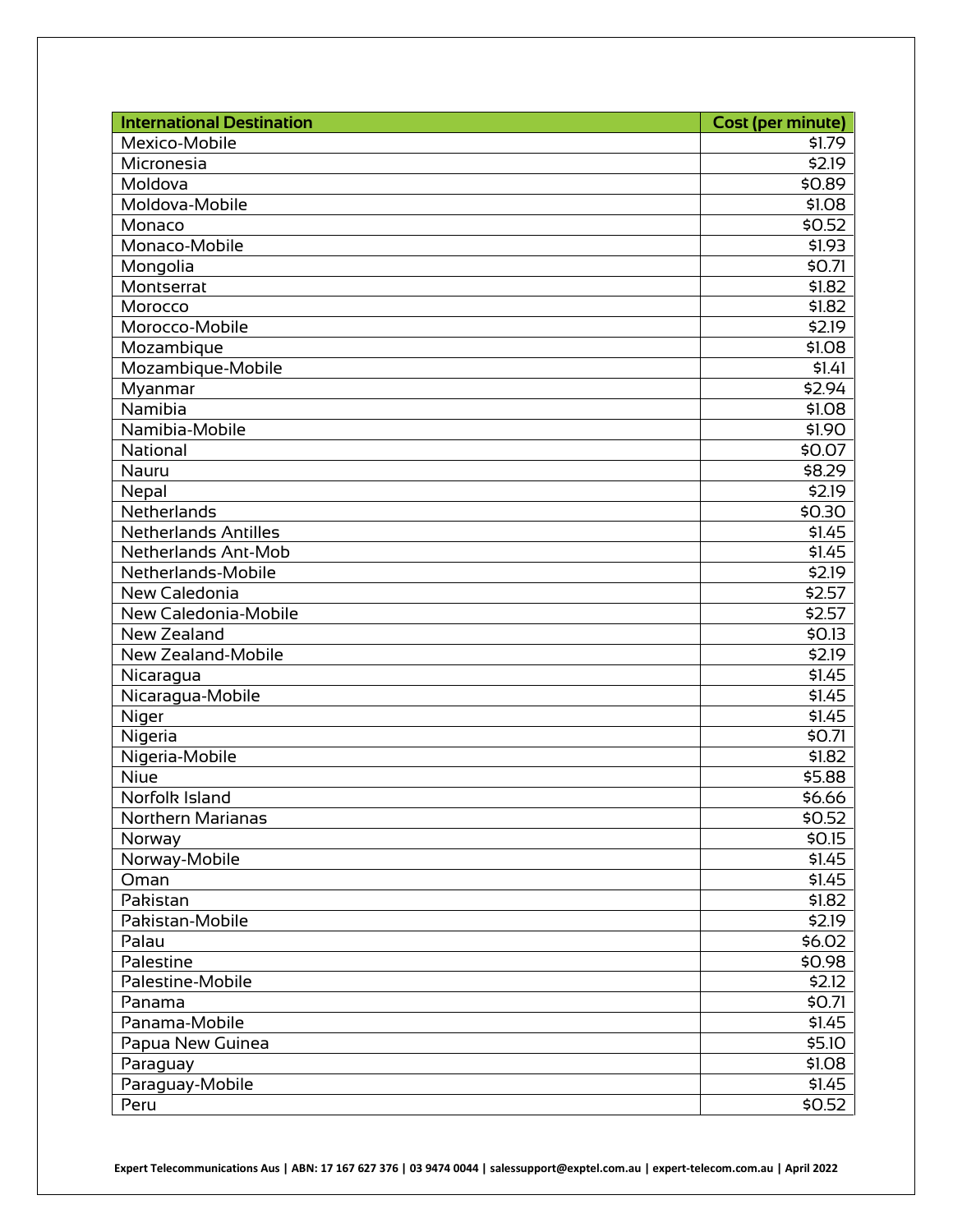| <b>International Destination</b> | <b>Cost (per minute)</b> |
|----------------------------------|--------------------------|
| Peru-Mobile                      | \$1.82                   |
| Philippines                      | \$0.82                   |
| Philippines-Mobile               | \$1.19                   |
| Poland                           | \$0.15                   |
| Poland-Mobile                    | \$1.82                   |
| Portugal                         | \$0.15                   |
| Portugal-Mobile                  | \$1.82                   |
| <b>Puerto Rico</b>               | \$0.29                   |
| Qatar                            | \$2.57                   |
| Qatar-Mobile                     | \$2.57                   |
| Reunion                          | \$1.08                   |
| Reunion-Mobile                   | \$1.45                   |
| Romania                          | \$1.08                   |
| Romania-Mobile                   | \$1.82                   |
| Russia                           | \$1.08                   |
| Russia-Mobile                    | \$1.45                   |
| Rwanda                           | \$1.45                   |
| San Marino                       | $\overline{5}1.47$       |
| Sao Tome & Principe              | \$7.40                   |
| Saudi Arabia                     | \$1.82                   |
| Saudi Arabia-Mobile              | \$1.82                   |
| Senegal                          | \$1.45                   |
| Senegal-Mobile                   | \$1.82                   |
| Serbia                           | \$1.08                   |
| Serbia-Mobile                    | \$1.82                   |
| Service - 012                    | \$0.37                   |
| Service - 013                    | \$0.37                   |
| Service - 1225                   | \$3.72                   |
| Service - 13                     | \$0.08                   |
| Service - 6114                   | \$8.55                   |
| Service - 6117                   | \$8.55                   |
| Seychelles                       | \$1.82                   |
| Sierra Leone                     | $\overline{52.19}$       |
| Sierra Leone-Mobile              | \$2.19                   |
| Singapore                        | \$0.13                   |
| Singapore-Mobile                 | \$0.11                   |
| Slovakia                         | \$1.34                   |
| Slovakia-Mobile                  | \$1.82                   |
| Slovenia                         | \$2.05                   |
| Slovenia-Mobile                  | \$2.34                   |
| Solomon Islands                  | \$6.29                   |
| Somalia                          | \$4.80                   |
| South Africa                     | \$0.33                   |
| South Africa-Mobile              | \$1.60                   |
| Spain                            | \$0.15                   |
| Spain-Mobile                     | \$1.82                   |
| Sri Lanka                        | \$1.45                   |
| Sri Lanka-Mobile                 | \$1.45                   |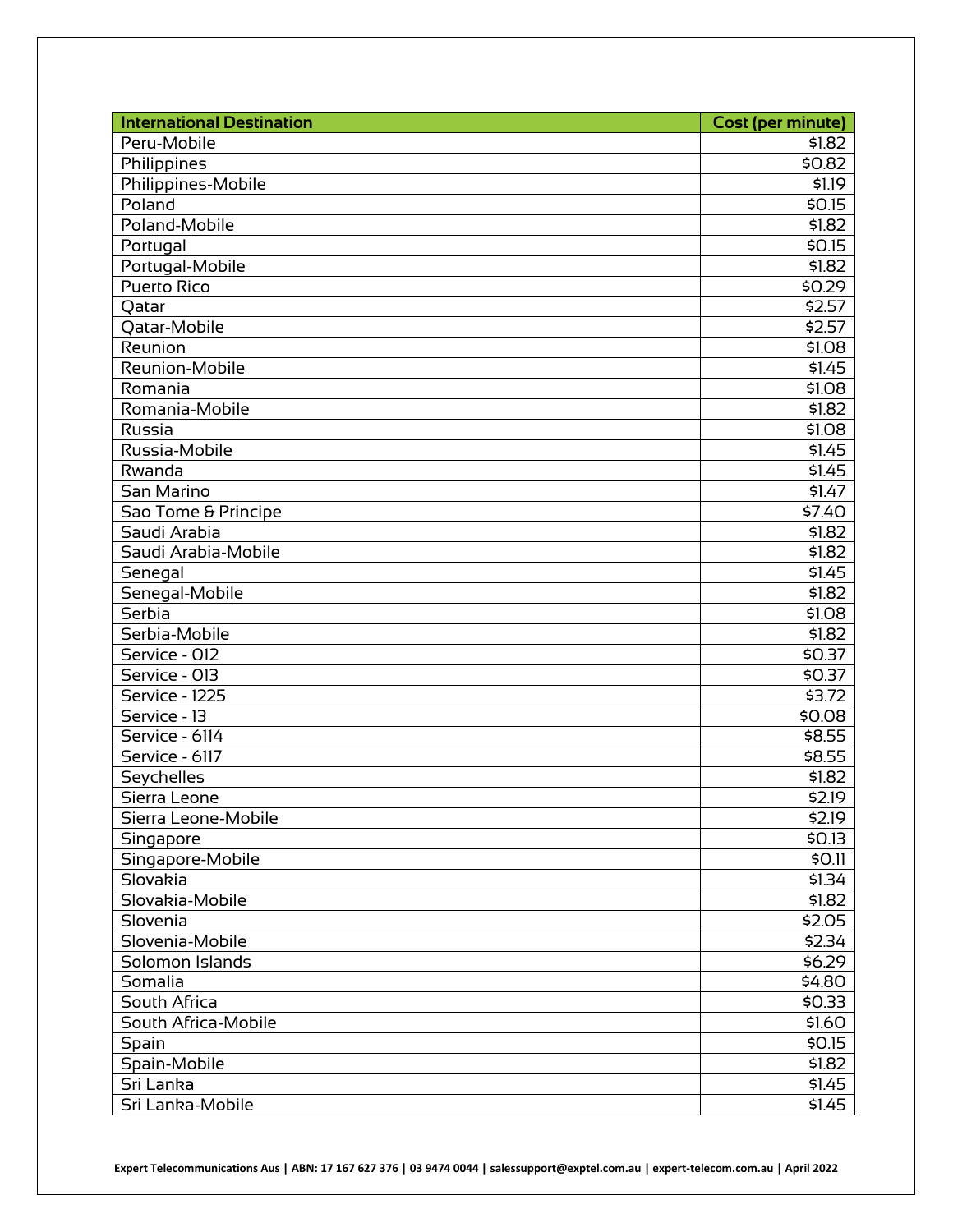| <b>International Destination</b> | <b>Cost (per minute)</b> |
|----------------------------------|--------------------------|
| St. Helena                       | \$7.33                   |
| St. Kitts & Nevis                | \$1.45                   |
| St. Lucia                        | \$1.82                   |
| St. Pierre                       | \$1.93                   |
| St. Vincents                     | \$1.45                   |
| Sudan                            | \$0.82                   |
| Suriname                         | \$2.19                   |
| Suriname-Mobile                  | \$2.19                   |
| Swaziland                        | \$1.08                   |
| Sweden                           | \$0.15                   |
| Sweden-Mobile                    | \$1.82                   |
| Switzerland                      | \$0.15                   |
| Switzerland-Mobile               | \$2.19                   |
| Syria                            | \$0.57                   |
| Syria-Mobile                     | \$1.45                   |
| Taiwan                           | \$0.13                   |
| Taiwan-Mobile                    | \$0.71                   |
| Tajikistan                       | \$1.04                   |
| Tanzania                         | \$1.82                   |
| Tanzania-Mobile                  | \$1.82                   |
| Thailand                         | \$0.18                   |
| Togo                             | \$1.82                   |
| Tokelau                          | \$6.58                   |
| Tonga                            | \$2.45                   |
| Tonga-Mobile                     | \$2.60                   |
| Trinidad & Tobago                | \$1.08                   |
| Tunisia                          | \$1.82                   |
| Turkey                           | \$1.08                   |
| Turkey-Mobile                    | \$1.45                   |
| Turkmenistan                     | \$1.45                   |
| Turks                            | \$1.79                   |
| <b>Turks-Mobile</b>              | \$1.90                   |
| Tuvalu                           | \$3.68                   |
| Uganda                           | \$1.08                   |
| <b>UK</b>                        | \$0.13                   |
| UK-Mobile                        | \$1.45                   |
| Ukraine                          | \$1.08                   |
| Ukraine-Mobile                   | \$1.08                   |
| UK-Service land                  | \$3.12                   |
| <b>United Arab Emirates</b>      | \$0.70                   |
| United Arab-Mob                  | \$1.82                   |
| Uruguay                          | \$1.08                   |
| Uruguay-Mobile                   | \$1.08                   |
| <b>USA</b>                       | \$0.13                   |
| Uzbekistan                       | \$1.08                   |
| Vanuatu                          | \$3.31                   |
| Vanuatu-Mobile                   | \$4.05                   |
| Venezuela                        | \$0.52                   |